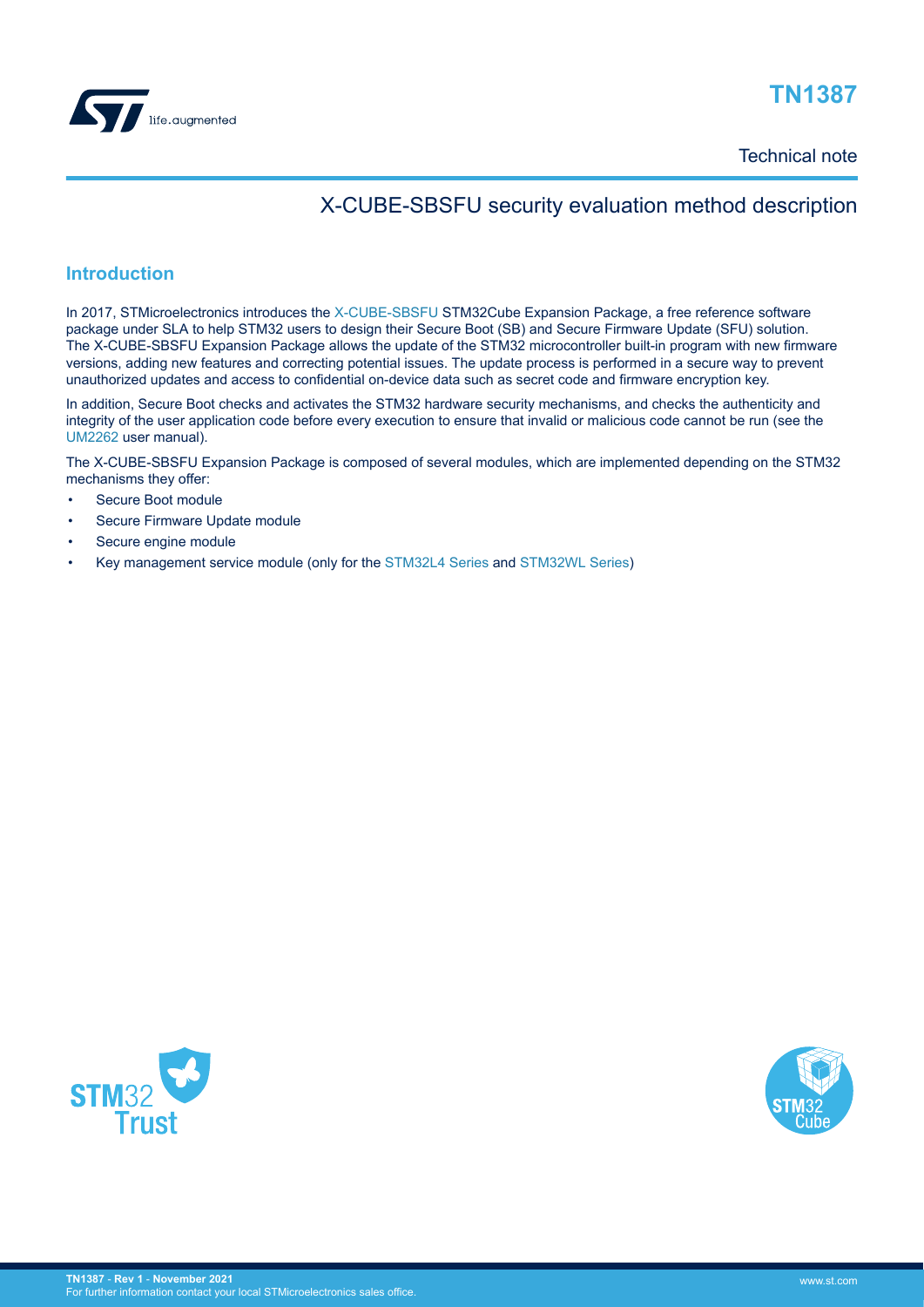## **1 Description**

W

To verify the source code of the software modules in [X-CUBE-SBSFU](https://www.st.com/en/product/x-cube-sbsfu?ecmp=tt9470_gl_link_feb2019&rt=tn&id=TN1387), STMicroelectronics requested a security assessment of all the X-CUBE-SBSFU reference software to an external laboratory. SGS-Brightsight has been selected to evaluate the X-CUBE-SBSFU software.

This security evaluation aims at verifying the robustness of the code shared on the market; It is not intended to be used for certification reference but rather for STMicroelectronics to show platform security benefits to its customers and differentiate from its competitors.

The STM32 mechanisms are studied on four different groups of microcontrollers after their embedded hardware protection. These groups include the following STM32 microcontroller series:

- [STM32G0 Series](https://www.st.com/en/microcontrollers-microprocessors/stm32g0-series.html), [STM32G4 Series,](https://www.st.com/en/microcontrollers-microprocessors/stm32g4-series.html) [STM32H7 Series](https://www.st.com/en/microcontrollers-microprocessors/stm32h7-series.html)
- [STM32F4 Series,](https://www.st.com/en/microcontrollers-microprocessors/stm32f4-series.html) [STM32F7 Series,](https://www.st.com/en/microcontrollers-microprocessors/stm32f7-series.html) [STM32L1 Series](https://www.st.com/en/microcontrollers-microprocessors/stm32l1-series.html)
- [STM32L0 Series,](https://www.st.com/en/microcontrollers-microprocessors/stm32l0-series.html) [STM32L4 Series,](https://www.st.com/en/microcontrollers-microprocessors/stm32l4-series.html) [STM32L4+ Series](https://www.st.com/en/microcontrollers-microprocessors/stm32l4-plus-series.html)
- [STM32WB Series,](https://www.st.com/en/microcontrollers-microprocessors/stm32wb-series.html) [STM32WL Series](https://www.st.com/en/microcontrollers-microprocessors/stm32wl-series.html)

The security evaluation checks the combination of software and hardware blocks to provide confidentiality and authenticity to the user application and the capability to securely update it. The evaluation focuses on the security of the X-CUBE-SBSFU software modules against logical and external perturbation attacks assuming full control of the user and external loader applications.

The code review focuses on single- and dual-image configurations. The code review includes neither the STMicroelectronics cryptographic library [X-CUBE-CRYPTOLIB](https://www.st.com/en/product/x-cube-cryptolib?ecmp=tt9470_gl_link_feb2019&rt=tn&id=TN1387) nor other supported external open-source cryptographic libraries such as mbedTLS or mbed-crypto.

Perturbation, side-channel, and logical attacks are considered during the X-CUBE-SBSFU software global code review.

- Perturbation attacks consist in single fault perturbation attacks using basic equipment and board-level manipulations.
- Side-channel attacks consist in extracting the secrets of cryptographic operations using electromagnetic emanations or power consumption measurements of the targeted operation. Note that none of the verified STM32 hardware accelerators support side-channel robustness. Specialized cryptographic library or clearly specified STM32 hardware accelerators available on secure STM32 microcontrollers must be used to become resistant against side channel attacks.
- For logical attacks, the logical vulnerability robustness of the X-CUBE-SBSFU software is verified, aiming at checking the software coding rules and protection of the code against common exploits. Conditional test and access, buffer manipulation, memory clearing, and secure assets access are the types of logical issues that are verified.

This global security assessment program done on the X-CUBE-SBSFU STM32Cube MCU Package allows users looking to develop a secure device to start their design from a trusted software base. It is part of the [STM32Trust](https://www.st.com/stm32trust) security framework deployed by STMicroelectronics on STM32 microcontrollers.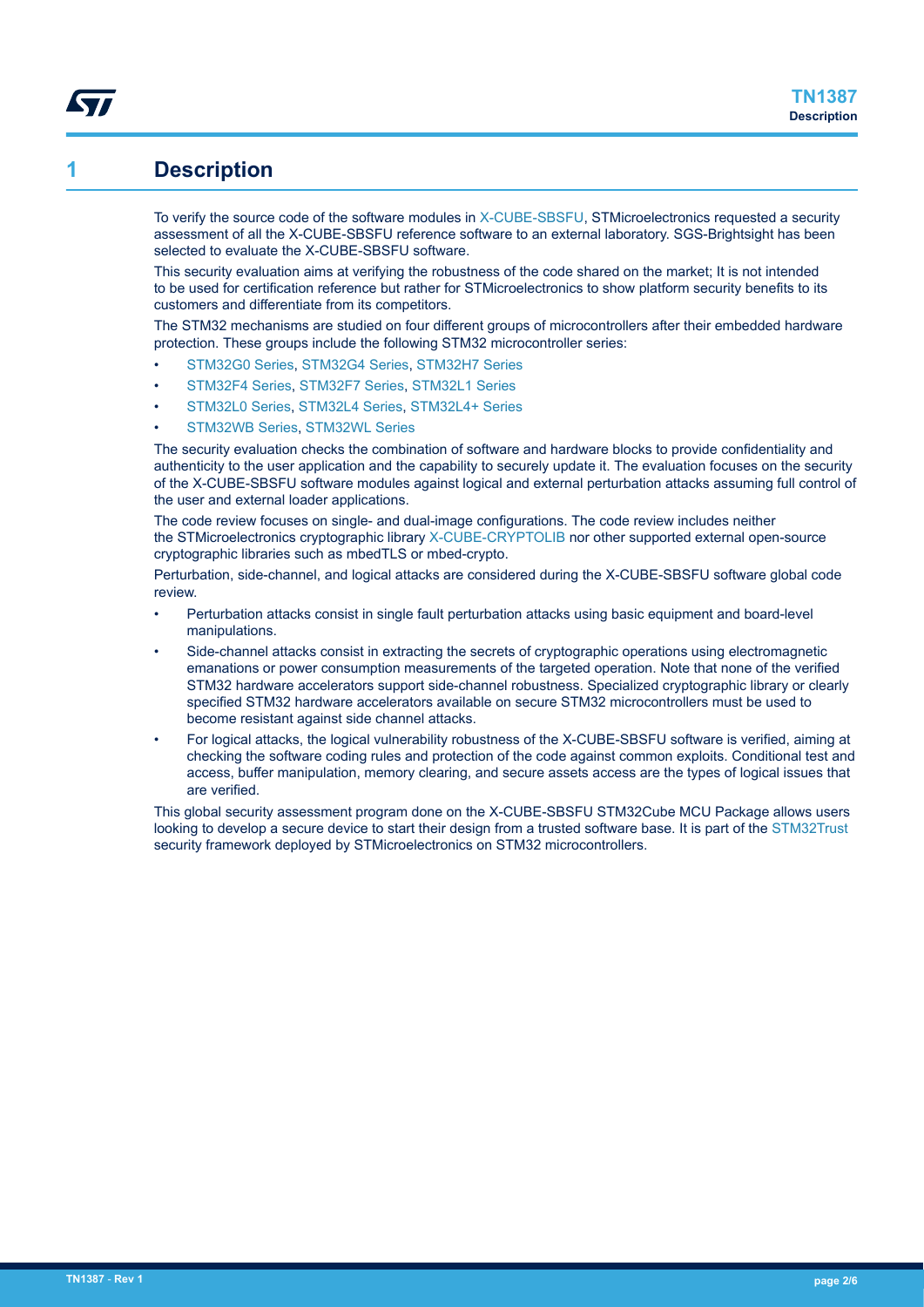# **2 X-CUBE-SBSFU recommendations**

The external evaluation conclusion is that the product offers a reasonable level of security backed up by the hardware features. The following points must be considered by the final solution developer:

- The integrator must follow the recommendations in the integration guide (see the [AN5056](https://www.st.com/resource/en/application_note/dm00414677.pdf) application note).
- The solution must be deployed in RDP level 2 or physical countermeasures must be deployed to prevent unauthorized debugging in level 1.
- The integrator must individualize the SBSFU keys for each device and preserve the confidentiality of private and secret keys.
- The integrator must be careful when modifying the secure engine module, as a vulnerability in this module could lead to compromising the whole solution.

In addition to these global recommendations, which can be applicable to all the microcontroller series compatible with [X-CUBE-SBSFU,](https://www.st.com/en/product/x-cube-sbsfu?ecmp=tt9470_gl_link_feb2019&rt=tn&id=TN1387) specific points must be considered during the application development. For further information and support, contact the local STMicroelectronics office.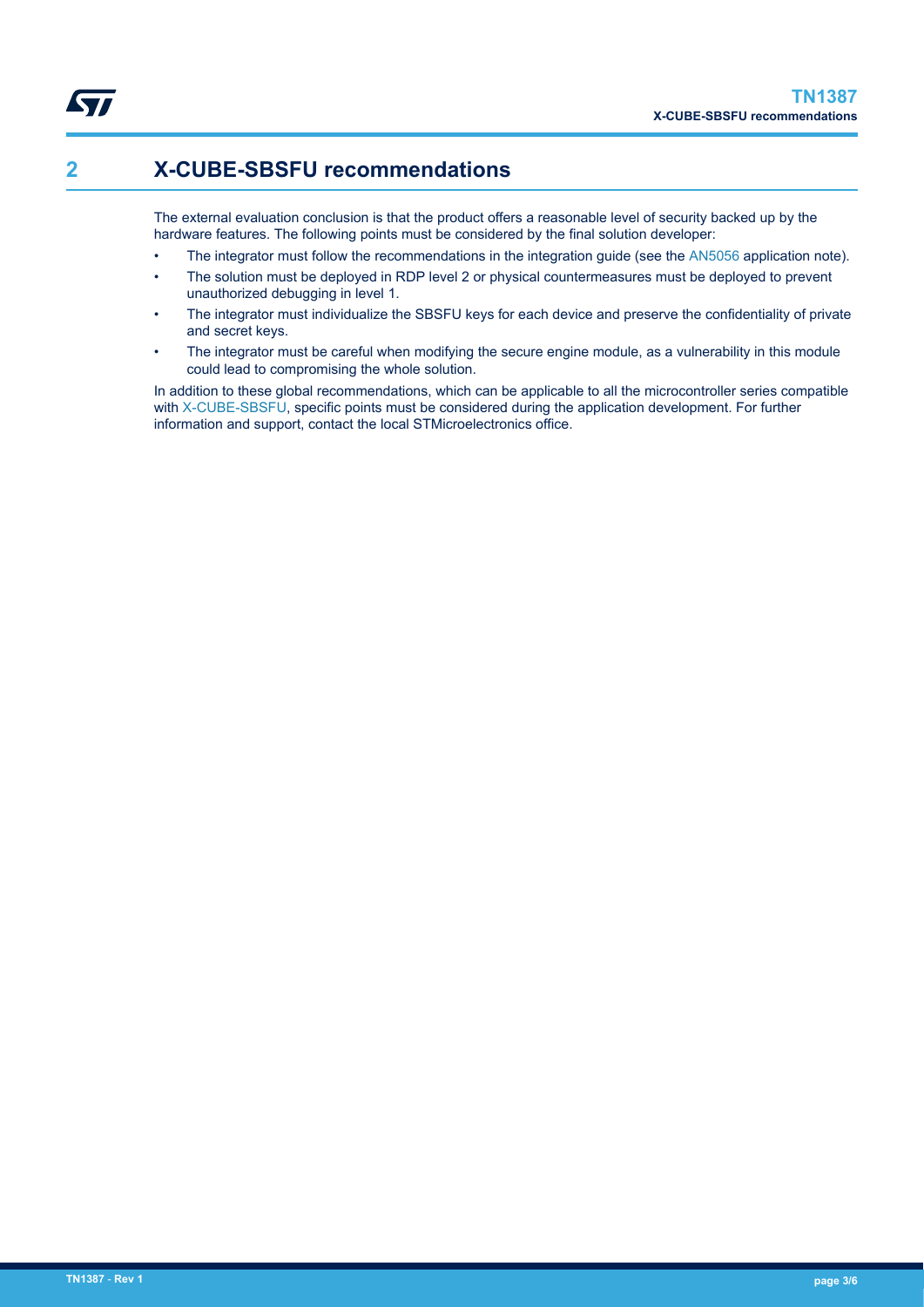

### **3 References**

The documents listed in Table 1 are part of the reference technical documentation used for [X-CUBE-SBSFU](https://www.st.com/en/product/x-cube-sbsfu?ecmp=tt9470_gl_link_feb2019&rt=tn&id=TN1387) security evaluation.

| <b>Identifier</b> | <b>Title</b>                                                                                                                                           | <b>Type</b>      | Revision <sup>(1)</sup> |
|-------------------|--------------------------------------------------------------------------------------------------------------------------------------------------------|------------------|-------------------------|
| AN5056            | Integration guide for the X-CUBE-SBSFU STM32Cube Expansion<br>Application note<br>Package                                                              |                  | 5                       |
| <b>UM2262</b>     | Getting started with the X-CUBE-SBSFU STM32Cube Expansion Package                                                                                      | User manual      | $\overline{7}$          |
| RM0090            | STM32F405/415, STM32F407/417, STM32F427/437 and STM32F429/439<br>advanced Arm®-based 32-bit MCUs                                                       | Reference manual | 18                      |
| RM0410            | STM32F76xxx and STM32F77xxx advanced Arm <sup>®</sup> -based 32-bit MCUs                                                                               | Reference manual | 4                       |
| <b>RM0444</b>     | STM32G0x1 advanced Arm®-based 32-bit MCUs                                                                                                              | Reference manual | 2                       |
| RM0440            | STM32G4 Series advanced Arm®-based 32-bit MCUs                                                                                                         | Reference manual | 3                       |
| <b>RM0455</b>     | STM32H7A3/7B3 and STM32H7B0 Value line advanced Arm®-based 32-<br>bit MCUs                                                                             | Reference manual | 3                       |
| RM0377            | Ultra-low-power STM32L0x1 advanced Arm®-based 32-bit MCUs                                                                                              | Reference manual | 8                       |
| RM0038            | STM32L100xx, STM32L151xx, STM32L152xx and STM32L162xx<br>Reference manual<br>advanced Arm®-based 32-bit MCUs                                           |                  | 16                      |
| RM0351            | STM32L47xxx, STM32L48xxx, STM32L49xxx and STM32L4Axxx<br>advanced Arm®-based 32-bit MCUs                                                               | Reference manual | 6                       |
| RM0434            | Multiprotocol wireless 32-bit MCU Arm®-based Cortex®-M4 with FPU,<br>Reference manual<br>Bluetooth <sup>®</sup> Low-Energy and 802.15.4 radio solution |                  | 8                       |
| RM0453            | STM32WL5x advanced Arm®-based 32-bit MCUs with sub-GHz radio<br>solution                                                                               | Reference manual | 1                       |

#### **Table 1. Security evaluation reference documents**

*1. The document revision used for the evaluation may differ from the document revision available on STMicroelectronics website at [www.st.com](https://www.st.com).*

*Note: Arm is a registered trademark of Arm Limited (or its subsidiaries) in the US and/or elsewhere.*

# arm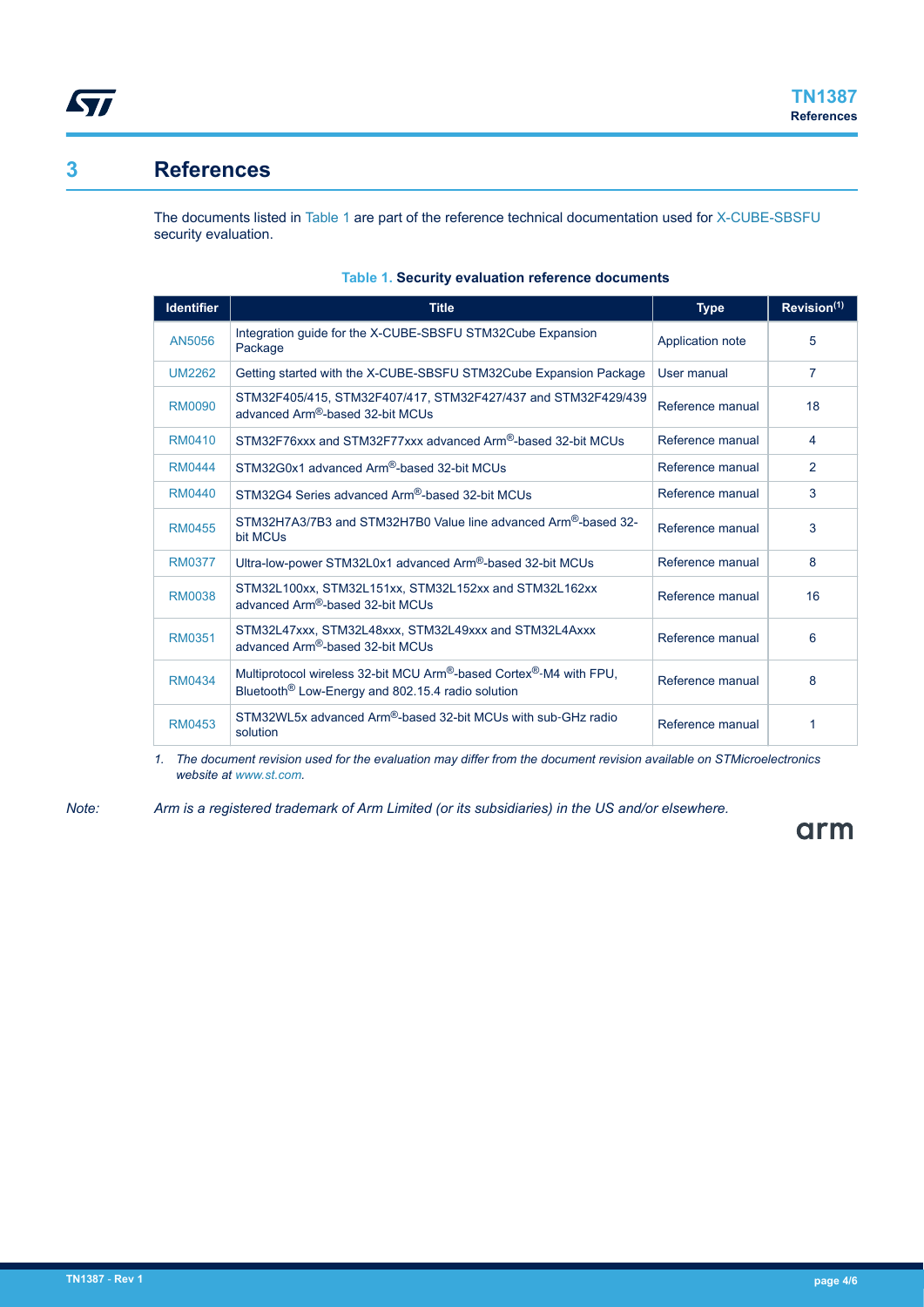# **Revision history**

### **Table 2. Document revision history**

| <b>Date</b> | <b>Revision</b> | Changes <b>i</b> |
|-------------|-----------------|------------------|
| 24-Nov-2021 |                 | Initial release. |